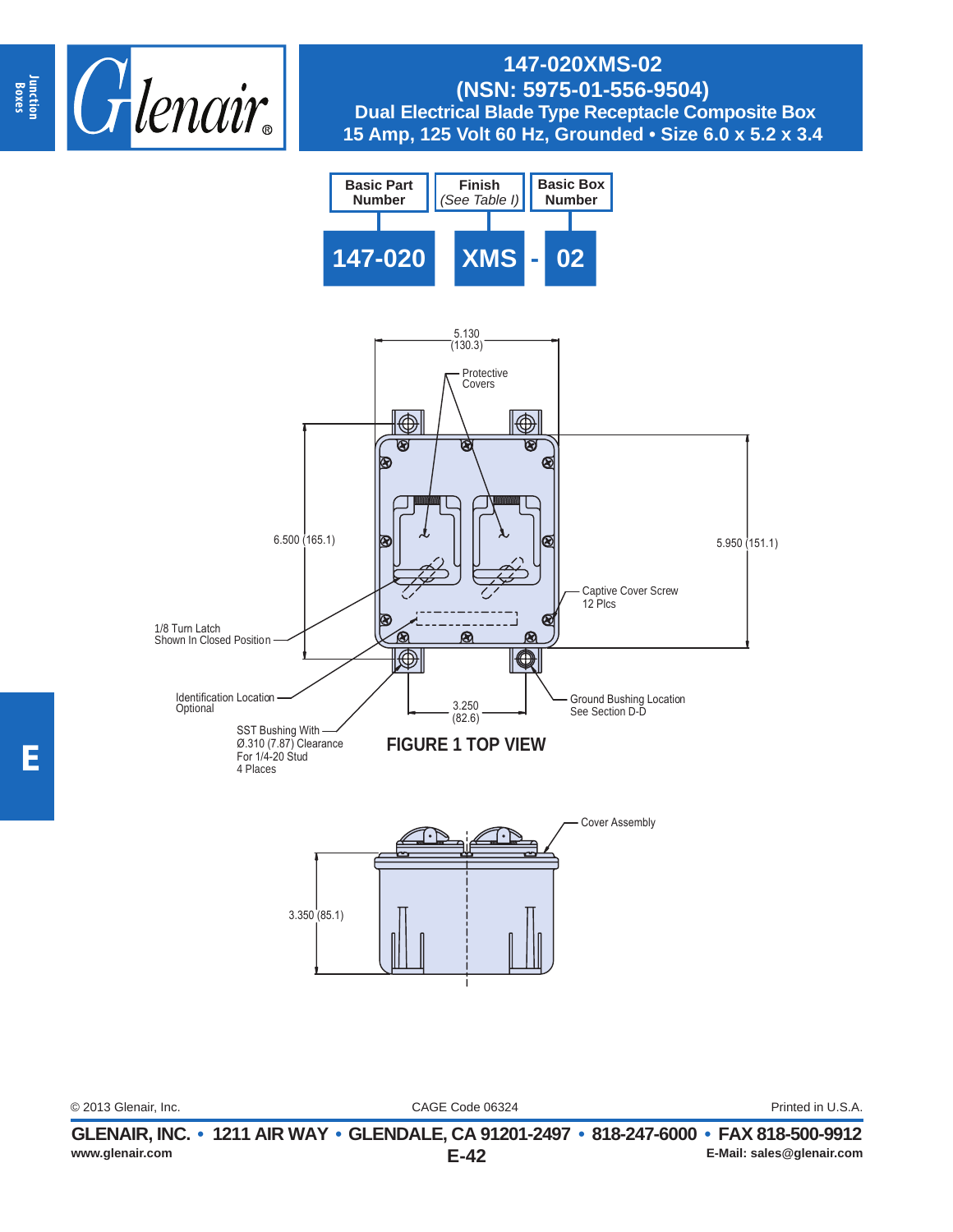



| © 2013 Glenair. Inc. | CAGE Code 06324 | Printed in U.S.A. |
|----------------------|-----------------|-------------------|
|                      |                 |                   |

**Junction Boxes**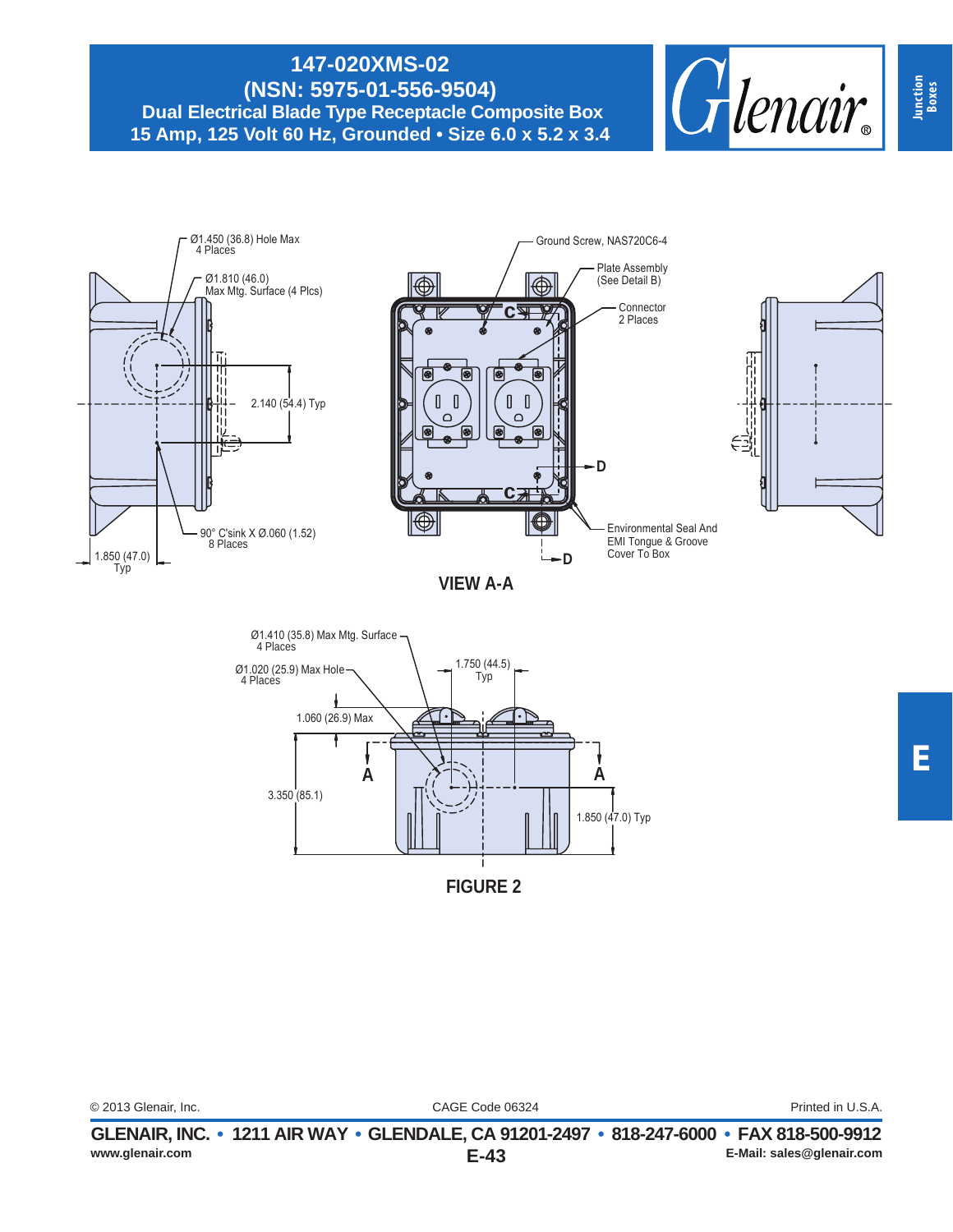



#### **APPLICATION NOTES**

- 1. Assembly identified with manufacurer's code identification number (Glenair, part number and date code).
- 1. Color may be subject to fading, however UV exposure will not affect material physical properties.
- 2. Assembly is similar to symbol part numbers and require installation in accordance with NAVSEA drawing 803-6983506.
- 3. Material / Finish:
	- Box, cover Thermoplastic grey color/see Table I. Hardware - 316 SST/passivate. Seals and gaskets - Silicone/N.A. Mounting Plate - 300 series SST/passivate.
- 4. Not for use with thread collar receptacle, see 147-020XMS-05.
- 5. Metric dimensions (mm) are indicated in parentheses.

CAGE Code 06324 © 2013 Glenair, Inc. Printed in U.S.A.

**E-44 GLENAIR, INC. • 1211 AIR WAY • GLENDALE, CA 91201-2497 • 818-247-6000 • FAX 818-500-9912 www.glenair.com E-Mail: sales@glenair.com**